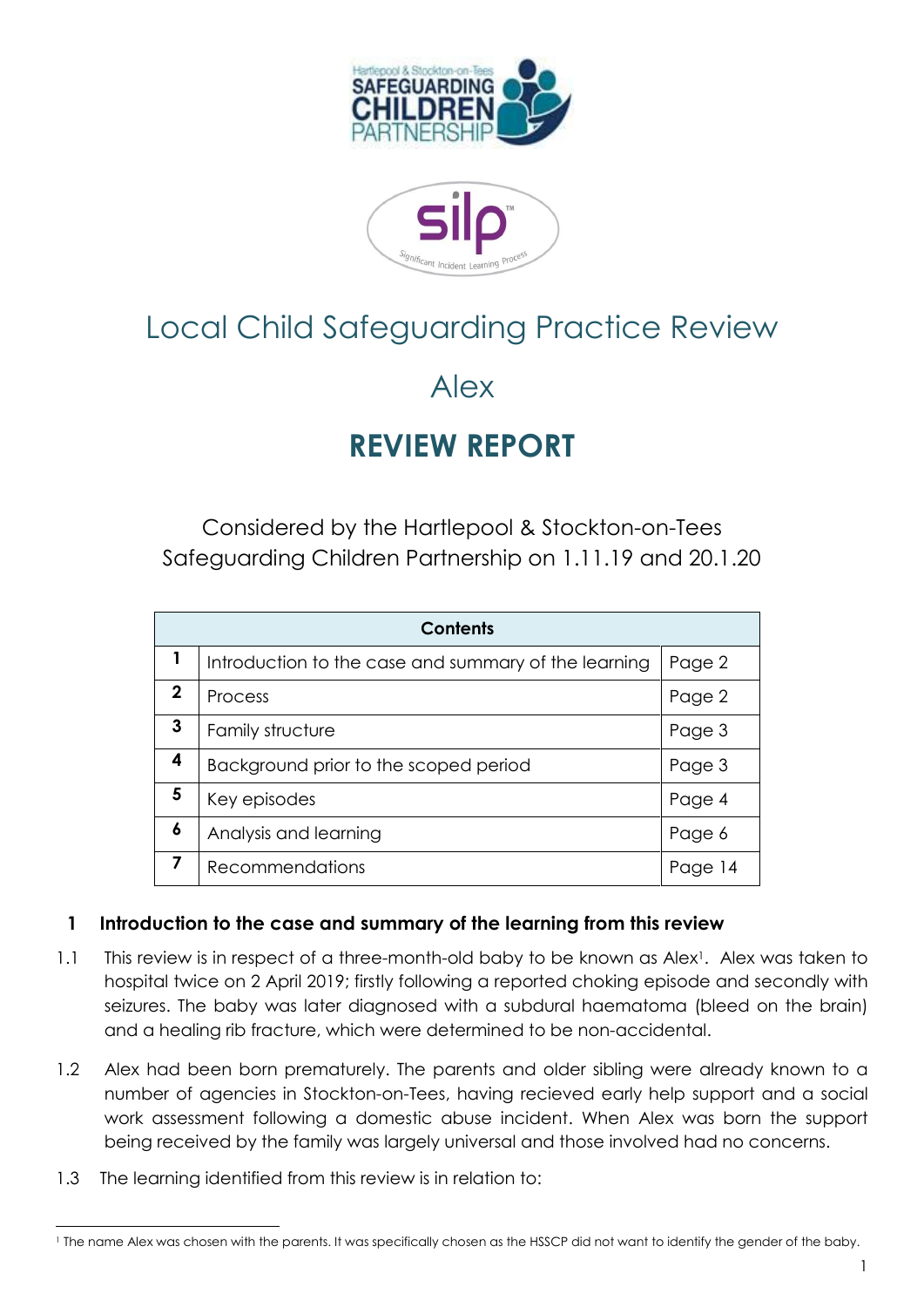- Information sharing, seeking and clarifying, including of information provided by family members
- The need to reflect on the cumulative impact of all known information and concerns

# **2 Process**

- 2.1 Following a rapid review process<sup>2</sup> and consultation with the Child Safeguarding Practice Review Panel, the HSSCP recognised the potential to learn lessons regarding the way that agencies work together to safeguard children by undertaking this Local Child Safeguarding Practice Review.
- 2.2 It was agreed that this review would be undertaken using the SILP methodology, which engages frontline staff and their managers in reviewing cases and focuses on why those involved acted as they did at the time, avoiding hindsight bias. Agency reports are completed where agencies have the opportunity to consider and analyse their practice and any systemic issues. They provide details of the learning from the case within their agency. Then a large number of practitioners, managers and agency safeguarding leads come together at learning events 3 . All agency reports are shared in advance and the perspectives and opinions of all those involved at the time are discussed and valued. <sup>4</sup>
- 2.3 The review considered in detail the period from 1 August 2017 16 April 2019, which covers the pregnancy with Alex's older sibling, until two weeks after Alex's injuries. The review was extended beyond the date of the injuries in order to consider the professional response, including the safeguarding of Alex's older sibling.
- 2.4 Detailed family information will not be disclosed in this report<sup>5</sup>, only the information that is relevant to the learning established during this review.
- 2.5 Early family engagement is required in the SILP model of review. The lead reviewer spoke to Alex's parents during the review and at the end of the process. Their views have been considered at each stage and are included in the report where relevant.

#### **3 Family structure**

-

3.1 The relevant family members in this review are:

| <b>Family member</b>  | To be referred to as: |
|-----------------------|-----------------------|
| Subject child         | Alex                  |
| Mother of Alex        | Mother                |
| <b>Father of Alex</b> | Father                |
| Older sibling         | Sibling               |

3.2 Any other family members considered will be referred to by their relationship to Alex, for example 'Paternal Grandmother'.

<sup>&</sup>lt;sup>2</sup> A rapid review is undertaken in order to ascertain whether a local child safeguarding practice review is appropriate, or whether the case may raise issues which are complex or of national importance and if a national review may be appropriate. The decision is then made by the national Child Safeguarding Practice Review Panel.

<sup>3</sup> The lead reviewer was appointed, the terms of reference were agreed, agency reports and a chronology were requested, and two events were held to engage with staff in September and October 2019. The lead reviewer is Nicki Pettitt, an independent social work manager and safeguarding consultant. She is an experienced chair and author of serious case reviews and a SILP associate reviewer. She is independent of the HSSCP and all local agencies.

<sup>4</sup> The same group meet again to study and debate the first draft of this report. Later drafts are also commented on by all of those involved and they make an invaluable contribution to the learning and conclusions of the review4.

<sup>5</sup> Statutory Guidance expects full publication of local child safeguarding practice review reports, unless there are significant and justifiable reasons why this would not be appropriate. It is important to ensure the anonymity of the family within this report.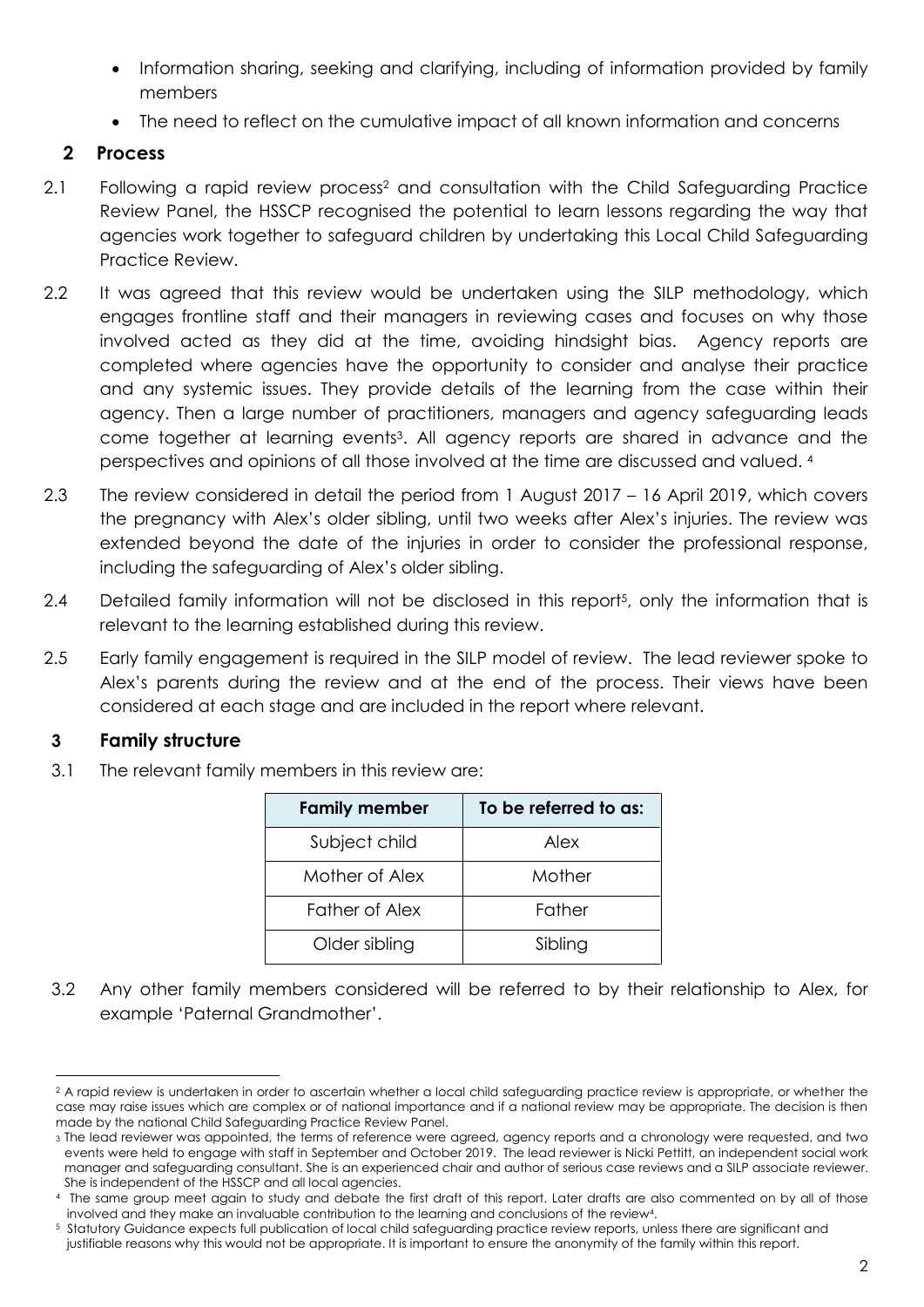3.3 Alex lived with both parents and Sibling after spending time in the hospital neonatal unit. Both children are currently in the care of the Local Authority. It is not yet possible to state the impact that the injuries will have on Alex's longer-term health and development.

### **4 The background prior to the scoped period**

- 4.1 Neither parent was born in the area. Father moved to the area prior to starting secondary school, and Mother moved when she met Father in her late teens. There was social work involvement with Mother when she was a child, including a period on a child in need plan. She lived independently in temporary hostel type housing at age 16. Some professionals involved with the children had it recorded that Mother had been in care or a looked after child, but there is no evidence that this was the case.
- 4.2 As children, both parents lived in households where there was domestic abuse. It was not known prior to the injuries on Alex that domestic abuse was an issue in Father's early childhood. Mother also had a previous intimate relationship where domestic abuse featured.
- 4.3 Mother had a history of anxiety and depression. Father had physical health issues that impacted on his ability to work and on his mental health.

# **5 Key episodes**

5.1 The time under review has been divided into five 'key episodes.' These are periods of intervention that are judged to be significant to understanding the work undertaken with a child and family. The episodes are key from a practice perspective rather than to the history of the child, so they do not form a complete history, but will summarise the significant professional involvements that informed the review.

| <b>Key episodes</b> |                                     |  |  |
|---------------------|-------------------------------------|--|--|
|                     | Early help                          |  |  |
| 2                   | Response to domestic abuse concerns |  |  |
| 3                   | Sibling's attendances               |  |  |
|                     | <b>Birth of Alex</b>                |  |  |
| 5                   | Response to the injuries            |  |  |

# **Key episode 1:** (Early Help)

-

- 5.2 The reported financial difficulties during Mother's pregnancy with Sibling led to early help support from a Citizen's Advice Bureau (CAB) worker after the family were signposted by the health visitor. They were later referred on to the Children's HUB (CHUB)<sup>6</sup> by the CAB worker when the financial difficulties led to a risk of homelessness due to rent arrears and benefit issues. Appropriate advice was given to the referrer and financial support was provided.
- 5.3 Mother reported to the health visitor that the couple's relationship with Father's parents had broken down, apparently in part due to Father's financial issues and their concern about Mother's pregnancy. Mother alleged that there had been an incident where Paternal Grandmother physically assaulted Father during an argument.
- 5.4 In the months following sibling's birth there were no concerns regarding the baby's care from either parent.

<sup>&</sup>lt;sup>6</sup>Local authority children's services, police, health, education and domestic abuse professionals work together in the CHUB. They consider the needs of children who are referred to them against the threshold document 'Providing the Right Support to Meet a Child's Needs in Hartlepool and Stockton-on-Tees'. The CHUB is the front door to support from children's social care.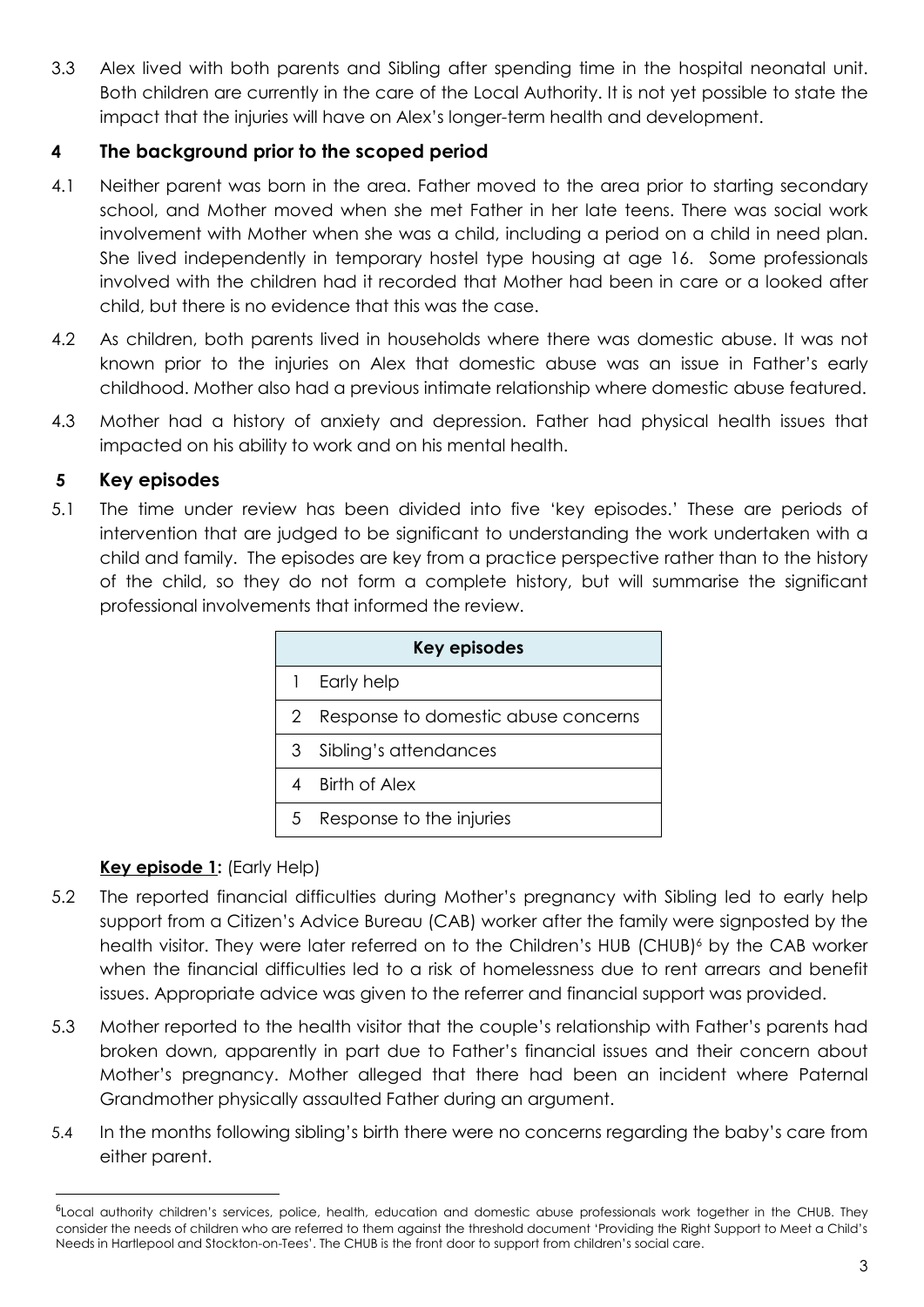#### **Key episode 2: (**Response to domestic abuse concerns)

- 5.5 Concerns were first shared about domestic abuse in the relationship in March 2018, when an anonymous referral was made to the CHUB. It alleged that Father was controlling, isolated Mother from her family, and that Mother wanted to leave him. The health visitor was asked to speak to Mother about the concerns, as she was involved with the family at the time. On her next visit in May the health visitor discussed domestic abuse with Mother and had no concerns. She was aware from a previous visit that Mother had been concerned that there may be a malicious referral made.
- 5.6 In June 2018 Mother rang the police and reported a domestic incident, stating that Father had left the home but was still outside the property. The couple told the police officers who attended that there had been an argument regarding whose turn it was to feed sevenmonth-old Sibling. Father allegedly threw water from the baby bottle at Mother. Father agreed to leave the vicinity at the police officers request. No further complaint was made by Mother, although she told officers on the scene that Father sometimes struggled to control his emotions.
- 5.7 Following the incident, Father contacted the police and the Emergency Duty Team (EDT) saying he needed to return to the family home. Mother had attended hospital for pregnancy related concerns and had been told that she would not be released without reassurance she had support at home. As a result of this hospital attendance a further referral was made to the CHUB by A&E, who recognised that Mother had a child, was pregnant, and that there had been a domestic abuse incident. A strategy meeting was held followed by S47 enquiries and a social work assessment<sup>7</sup>.
- 5.8 During the single assessment that followed Mother said there had been unreported domestic abuse in their relationship in the past when Father had on one occasion pushed her and on another kicked her. She stated that he also sometimes struggled as Sibling could be difficult to feed, and that he had once 'force fed' Sibling. Despite this, Mother was insistent that she believed Father to be a really good partner and parent.
- 5.9 A Signs of Safety meeting was held with both parents, which also involved the paternal grandparents, social care and the health visitor and incuded a safety plan. The plan<sup>8</sup> included an expectation that both parents attend individual counselling with Starfish Health and Wellbeing<sup>9</sup>. It stated that they would be referred for sessions at Harbour<sup>10</sup>, a local domestic abuse support service, when they had completed their counselling at Starfish. It was part of the plan that they would have support from the health visitor with feeding, and that they could attend appropriate parent and child groups and a weaning group. The midwifery service was not formally involved, this was because Mother had not yet booked in for the pregnancy with Alex.
- 5.10 The case was closed to CSC, with the parents stating that they did not wish for further support via child in need. Shortly afterwards another anonymous referral was received. The information shared was about domestic abuse and the risk they believed this posed to Sibling. It was also stated that the paramedics had been called to the home as Sibling had 'gone limp' when Father had 'refused to let go' of Sibling. The Children's Hub completed checks with the ambulance service and they advised that they did indeed attend, and that

 $\overline{a}$ <sup>7</sup> Child in Need assessment S17 Children Act.

<sup>&</sup>lt;sup>8</sup> The safety plan refers to a section of the signs of safety meeting which was undertaken as part of the on-going assessment.

<sup>9</sup> Starfish deliver Primary Care Psychological Therapies for Adults including evidence-based Interventions for common mental health problems, such as depression and different forms of anxiety (e.g. OCD, panic and social anxiety). They also deliver treatment for trauma, such as EMDR.

<sup>10</sup> Harbour offers an adult outreach service, a children's outreach service, refuge, a preventions programme and the Freedom Programme.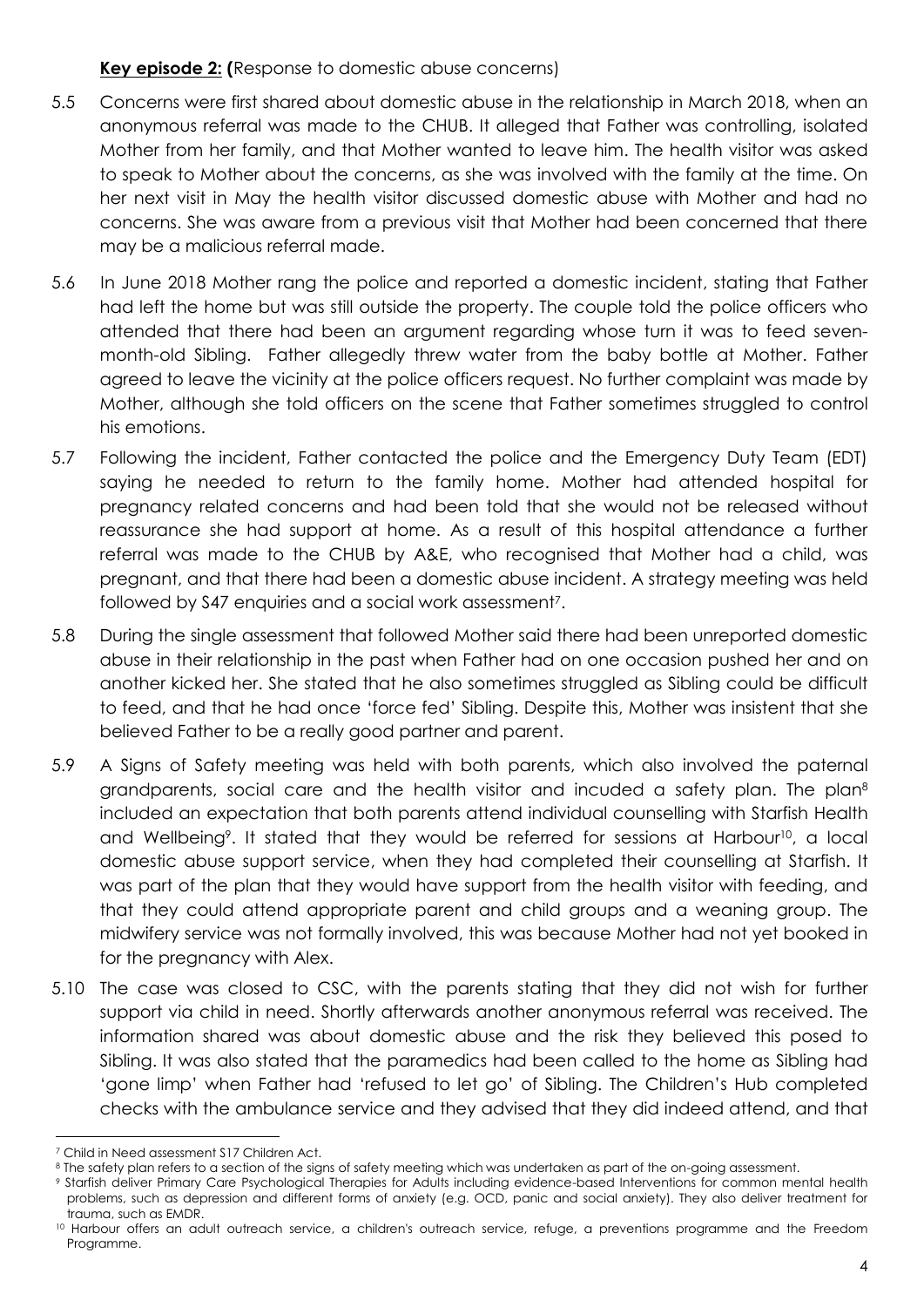it appeared to those involved that Sibling was simply exhausted from crying. They had no concerns. As the assessment which had recently closed had explored domestic abuse and did not identify any safeguarding concerns, a decision was made by CHUB to close the referral without further action. The information was not shared with the health visitor or midwife who were involved.

### **Key Episode 3**: (Sibling's attendances)

5.11 Sibling was taken to either the Urgent Care Centre (UCC) or Accident and Emergency (A & E) on 17 occasions. On five of these occasions, when Sibling was between 6 months and 11 months old, a head injury or a report that he had bumped his head was either the primary reason for the visit or spoken about during the visit. (For example on one of the occasions he had been brought to the department for vomiting and Mother reported that he had hit his head two days previously.) None of the attendances were considered a safeguarding concern, either due to physical abuse or lack of supervision.

#### **Key Episode 4**: (Birth of Alex)

5.12 Alex was born prematurely at 31 weeks gestation and was in the neonatal unit for 26 days. There were no concerns expressed by staff on the unit about the family. Following discharge, a neonatal nurse visited the family a number of times and liaised with the family health visitor (but not the GP). It is reported that both parents were always present at home visits and there were no concerns. The health visitor undertook a primary visit and it is documented that the parental relationship was positive and that interaction between parents and baby was 'warm and loving'.

#### **Key Episode 5:** (presentation at hospital)

- 5.13 When Alex was three months old, they were taken to A&E by Father after reportedly being floppy and unresponsive following choking on milk during an early morning feed. After being admitted to the paediatric ward, appropriate observations and checks were undertaken. No marks or bruises were evident and there were no other concerns. It was thought that Alex had reflux and they were discharged home after successfully feeding and appearing well. Alex was given open access to the ward for the next 24 hours.
- 5.14 Alex returned with Father around two hours later suffering from seizures, which were observed on the ward. The baby was intubated and ventilated then transferred to a regional hospital with a Paediatric Intensive Care Unit (PICU). The PICU team requested that a CT scan be performed prior to transfer, but this was not possible due to the equipment being temporarily out of service. When the CT scan was undertaken following transfer, acute subdural haematomas<sup>11</sup> were identified. This led to the appropriate referrals being made and a timely strategy meeting between the police and EDT (as it was outside of office hours). Further imaging undertaken when Alex was well enough found a rib fracture. This was thought to have been caused around 10 days previously.
- 5.15 Sibling was staying with Maternal Grandmother while the parents were at the hospital with Alex. Checks were undertaken with the EDT for their home address and it was said that while there were no concerns about Sibling staying that night, a long-term placement would not be appropriate.
- 5.16 A child protection medical examination was undertaken on Sibling a week later.

-

<sup>11</sup> Blood clots on the brain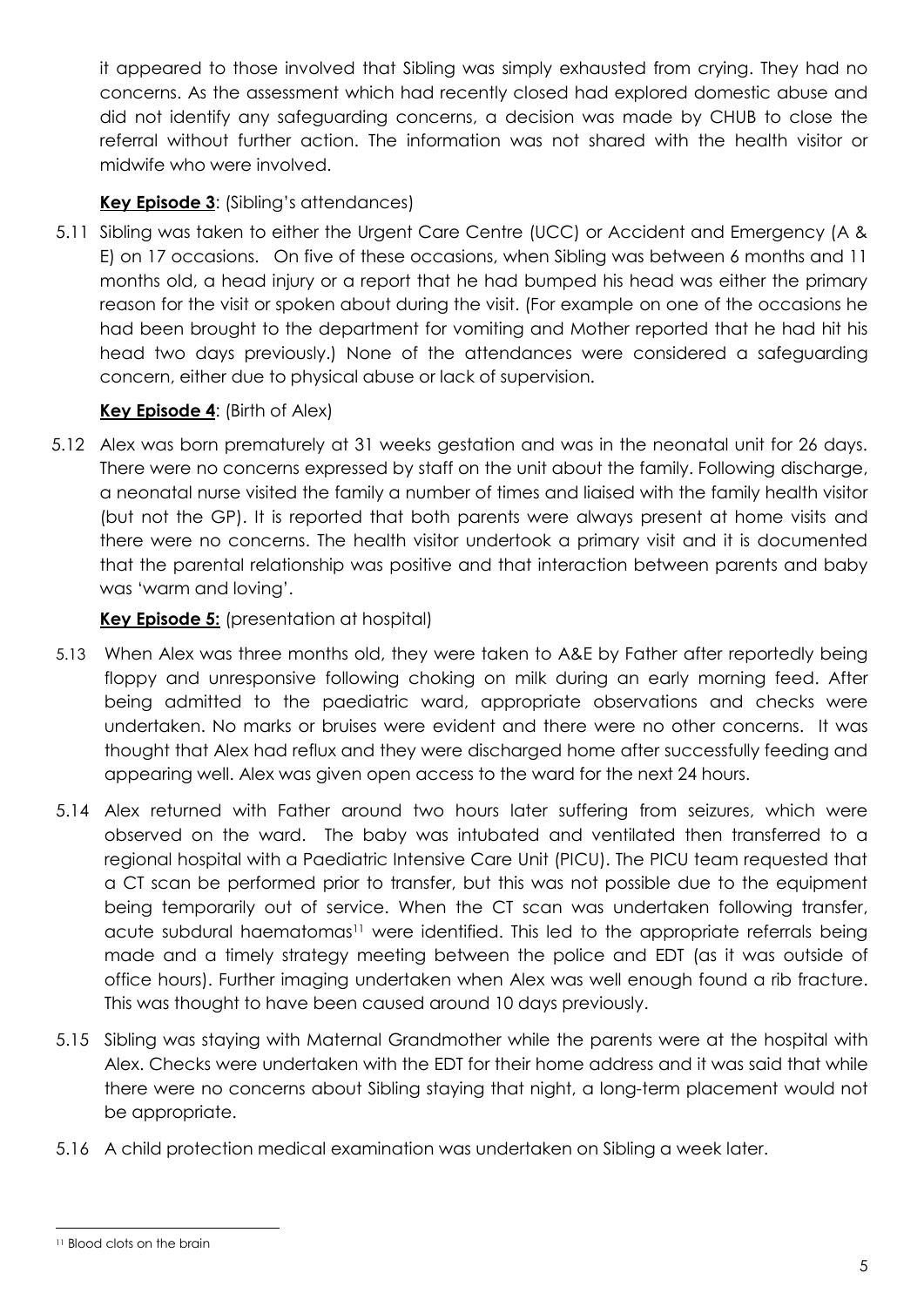#### **6 Analysis and learning**

6.1 From the information gained within the agency reports, from the discussions at the learning events, and from speaking to family members, the following analysis enabled the review to identify learning for the HSSCP and local agencies. It was recognised that learning was identifiable in two areas, firstly in the response to the known risk and vulnerability and secondly in the response to concerns that emerged at the time. Each learning point is linked to a recommendation in either this report or within the agency reports.

| <b>Themes</b>                               |  |
|---------------------------------------------|--|
| Response to known risks and vulnerabilities |  |
| Response to concerns                        |  |

#### **Response to known risks and vulnerabilities**

- 6.2 There are factors in a parent's background which can potentially present a risk to a child. These include issues that were evident in this case, such as domestic abuse, parental mental health, adverse childhood experiences, young motherhood<sup>12</sup>, and estrangement from the new mother's own parents. Pathways to Harm, Pathways to Protection; a Triennial Review of Serious Case Reviews (SCR) 2011–14<sup>13</sup> points out that risk factors like these *'appear to interact with each other creating cumulative levels of risk the more factors are present'.* As well as the need to reflect on the cumulative impact of the parents own vulnerabilities, there was a need to consider the cumulative impact of what was happening in the family prior to Alex's injuries. This is considered in the second theme below and led to learning from the review.
- 6.3 Domestic abuse featured in both parent's childhoods, in Mother's previous relationship, and in their relationship. The Triennial Review found that *'domestic abuse is always harmful to children'* and that *'professionals should not rely on victims of domestic abuse to act for their own or their children's protection'*. Father did not disclose his own childhood experiences until after Alex's injuries. When Mother met with the midwife to book in for her pregnancy with Sibling, she told her midwife that there had been domestic abuse in her own family and with a previous partner. This was documented within the antenatal records. Mother disclosed the domestic abuse incident between Mother and Father during the early pregnancy with Alex when she booked in for her second pregnancy, and this was recorded. There is no evidence that Mother was asked directly whether she may be suffering from on-going abuse in the relationship with Father during either pregnancy. The agency report is clear that Father was present for nearly all antenatal contacts which would have made asking the question difficult. However, there was no evidence of a documented plan to see Mother alone, as is expected. Women should be informed at booking that she will be seen on her own at least once in pregnancy, and there should be a visit on or around 16 weeks to ask about domestic abuse. A single agency recommendation has been made to review the current pathway and should improve practice in this area.
- 6.4 The agency report for the midwifery service also notes that there is minimal information regarding Father in the midwifery notes, although it is recorded that he was in attendance for the majority of Mother's antenatal appointments. During Mother's pregnancy with Alex there was a change in midwifery caseloads and staff sickness which may have had an impact.

<sup>-</sup>12 It was known that the parents were young (aged 18 and 19) and in a fairly new relationship when Mother became pregnant with Sibling. The average age of first-time mothers whose children were the subject of a SCR was age 19 (the same age as Mother in this case), compared to the national average of age 28 for first time mothers.

<sup>13</sup> P. Sidebotham and M. Brandon et al. (2016)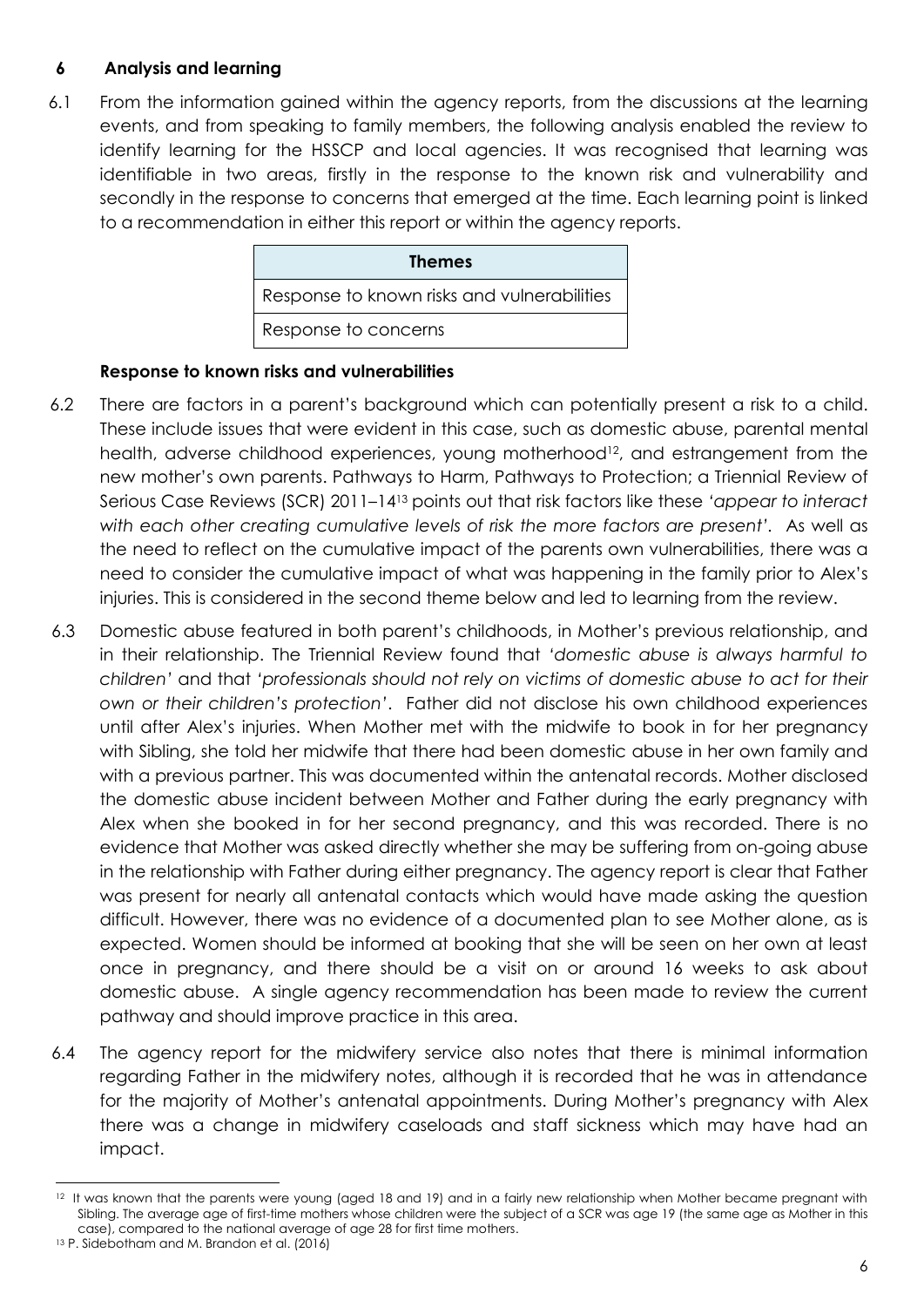Alex was also born prematurely at 31 weeks which reduced the timescales for visiting, assessment, and supervision. One of the midwives involved was aware that support was being provided by the CAB worker and she spoke with her, there was no conversation between the health visitor and midwife however. This would have been particularly useful following the domestic abuse incident during the pregnancy with Alex. (Learning point 1)

- 6.5 Mother didn't share any information about domestic abuse between her and Father with any professional until she was spoken to following the domestic abuse incident in June 2018, when she shared that Father could get angry and struggled to manage his emotions, and that she had been pushed once and kicked once by him in the past. She told the lead reviewer that the relationship was not generally abusive. At the time those involved believed that Father took responsibility for not always managing his feelings, including when he was spoken to by the social worker who undertook the single assessment. Signs of Safety was used during the assessment and both parents agreed to attend counselling sessions at Starfish. There is some confusion about whether the parents missed appointments following the individual assessment sessions that were completed. The parents told the review that there were issues at Starfish at the time and that they were not informed of changes to the appointments. There is no evidence that their lack of attendance was shared with any other agency except the GP, and they did not share it further. The health visitor was not informed of any issues with attendance, although the parents had told her that they had cancelled an appointment when Alex was born early. The health visitor did not contact Starfish directly as she believed they would not discuss the case with her. It is likely they would have provided information if asked, and if the health visitor had the parent's consent. This was not pursued. The learning from this review highlights the need to check information provided by parents, with their consent **(Learning point 1)** and consideration about who will be responsible for supporting the family to enable them to continue with the agreements made during the signs of safety process on case closure to Social Care. In this case there was limited consideration of the impact of both parents receiving counselling and what this might mean for their relationship and parenting. **(Learning point 2)**
- 6.6 In the second pregnancy the midwife has documented that Mother was receiving support from Starfish. It is acknowledged that the size of midwife's caseloads and the restrictions of clinics mean that not all information provided can be checked, and there was no reason in this case to believe that sessions were not being provided to the family. As the planned attendance at Harbour to address the domestic abuse was to happen following the completion of the Starfish sessions, the success of the Starfish support was significant. Until Harbour was able to get involved no work was being undertaken with the parents regarding the domestic abuse. The review was told that there is a view locally that Harbour will not provide a service if clients are receiving counselling from other services<sup>14</sup>. In this case it was considered that the couple needed to complete individual counselling before they attended domestic abuse support. There was no agreement at the end of Social Care involvement regarding if and how attendance should be monitored and what should happen if the parents did not attend Starfish. **(Learning point 2)**
- 6.7 Father had physical health issues that were often problematic to manage, with no effective treatment. His ill-health impacted on his ability to work and he reported feeling depressed because of this and the resulting financial difficulties. He was prescribed antidepressants by his GP while Mother was pregnant with Sibling. The health visitor was aware of the impact on his mood, and told the review that they discussed this regularly, although this isn't recorded.

-

<sup>14</sup> And vice versa. Other counselling services wouldn't work with people who are receiving support from Harbour.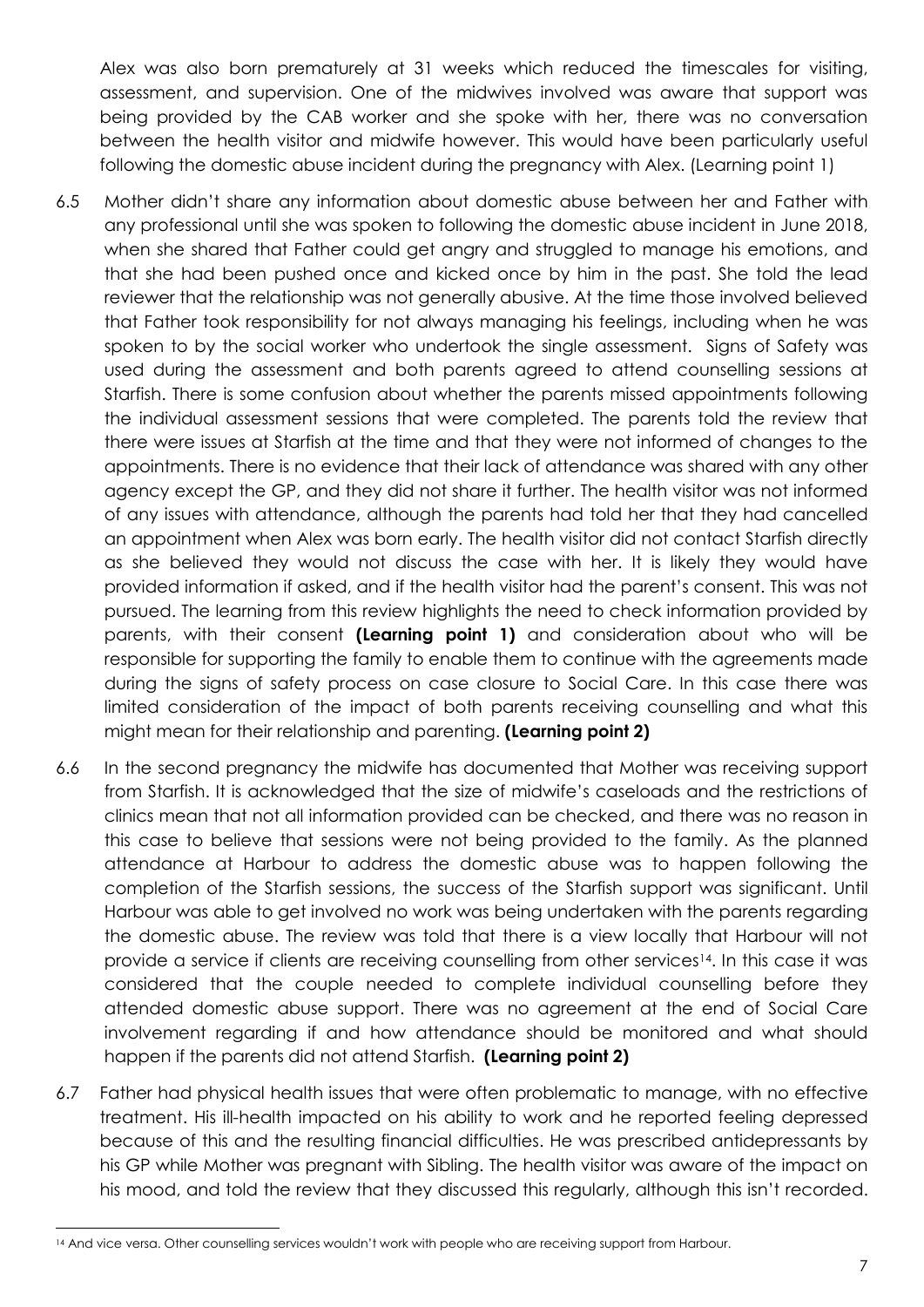The health visitor said that they do not record sensitive information about partners in a mother's notes, but if there is an impact on the child this should be recorded in the child's record. The health visitor was clear however that it was her view at the time that the parents were managing well and that there was no negative impact on the child/ren. The review has found that Father's health issues are part of the cumulative vulnerabilities within the family at this time however. **(Learning point 3)**

- 6.8 The 2011 thematic report on learning from Serious Case Reviews, Ages of Concern<sub>15</sub> focused on babies due to the high proportion of reviews that are completed on children under one. The report identified recurring messages from the reviews and found that the *'risks resulting from the parents own needs were often underestimated, particularly given the vulnerability of babies.'* The report also found that there was a need for improved assessment of, and support for, parenting capacity. At the time of Alex's birth, the family had two children under 13 months old. The time following discharge was potentially going to be stressful for the family, and Alex had been born prematurely, had a low birth weight, and developed difficulties with feeding due to intolerance of cow's milk. This added to the potential cumulative risks in the case. The agency report completed for this review that considered the 0-19 service states *'the pressures of caring for an unsettled premature baby would have been emotionally demanding particularly when the parents also had a 14-month-old baby and limited family support.'* The health visitor acknowledged the potential issues and visited them more regularly than most families to support them at this time.
- 6.9 Mother had been prescribed medication for anxiety and depression in the past. She was not thought to be suffering with post-natal depression although she was in a high-risk group for this. The health visitor undertook screening of Mother at the appropriate times and there were no concerns. Less was known about how Father was managing with the transition to becoming a parent. This is something that is rarely discussed with men in a family, with the professional focus usually being on the mother. There is evidence that the health visitor engaged with Father however, and he was due to get support from Starfish as it was acknowledged in the safety plan and by Father himself that he required therapeutic support. In this case Father appears to have been seen as a co-parent by those involved, and the safety plan considered the need for both parents to receive support. This is good practice. There is increasing evidence of father's suffering with post-natal depression<sup>16</sup> and they also require support and the opportunity to meet with professionals, including on a one to one basis.

#### **Learning:**

- 1. Information regarding parental history and any information on the children known by all agencies should be sought, shared, checked and considered. This includes checking information provided by parents, sharing information with the safeguarding nurse for the midwifery service if a pregnancy is known or suspected, and robust information sharing between midwives and health visitors. This is particularly important when there has been previous involvement from Social Care.
- 2. There needs to be clarity across agencies when a case is closed to Social Care regarding what should happen if any concerns emerge or if the family do not continue to cooperate with any agreement made at closure. This should include the midwifery

<sup>-</sup><sup>15</sup> Ofsted 2011

<sup>16</sup> Research available from the National Childbirth Trust found that more than 1 in 3 new fathers (38%) are concerned about their mental health. In general, studies have shown that one in 10 fathers have PND and fathers also appear to be more likely to suffer from depression three to six months after their baby is born.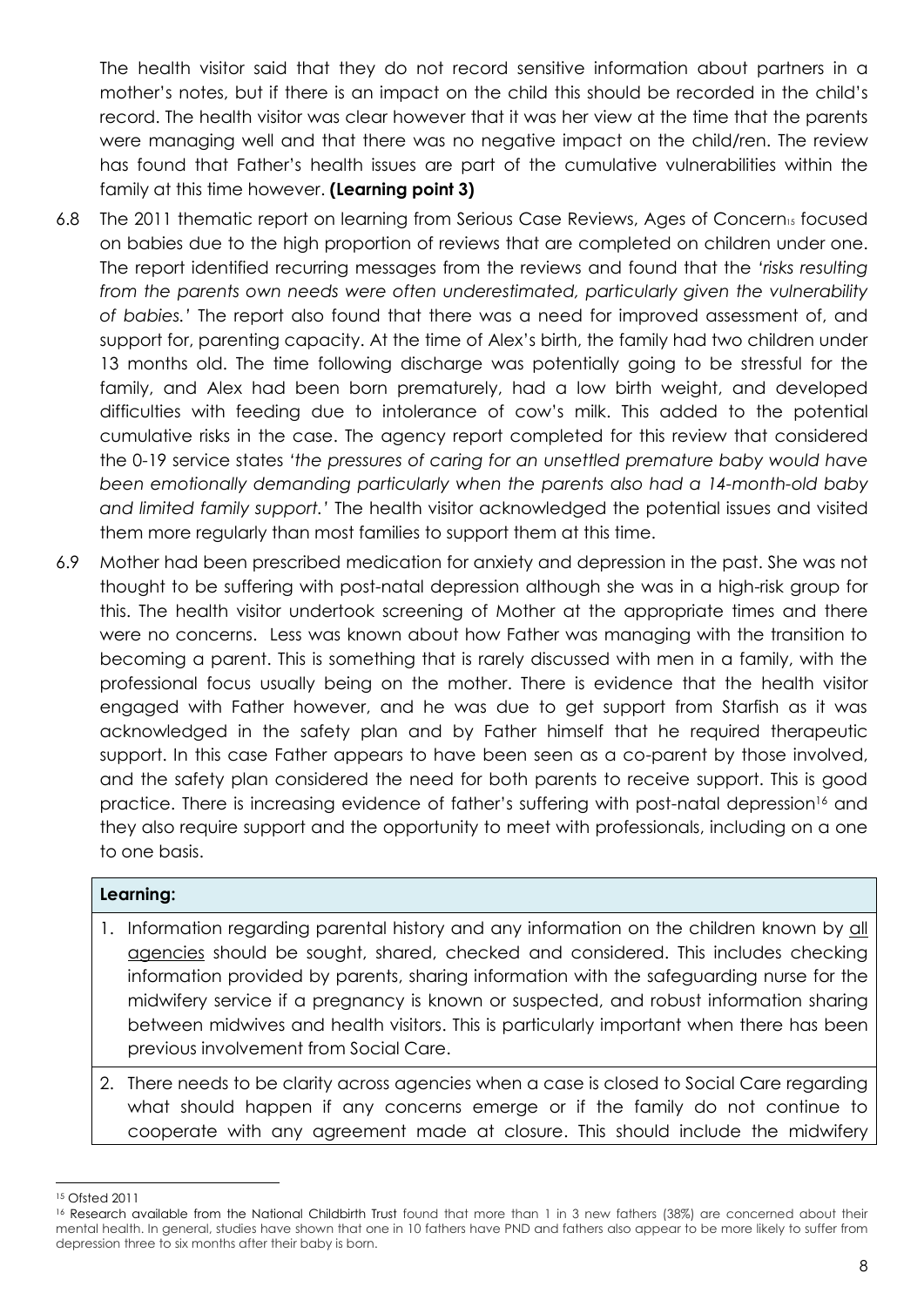service if there is a pregnancy.

3. The cumulative impact of parental risks and vulnerabilities should be considered in assessments and when working with a family.

#### **Good practice:**

- The extra support provided by the health visitor.
- Father was acknowledged as an equal parent. He was included in assessments and provided with support.

#### **Response to concerns**

- 6.10 There were a number of occasions where concerns or potential concerns had to be responded to by professionals. They were:
	- The 'anonymous' allegations of domestic abuse from a family member
	- The domestic abuse incident
	- Mother's allegation of domestic abuse
	- Mother's allegation of 'force feeding'
	- Siblings attendances at UCC and A&E with 'head injuries'
	- Alex's hospital admissions in April 2019
	- Consideration of both children following the above

They will be considered individually.

- 6.11 The plan recorded by the CHUB on closing the case following the first anonymous allegation was that the health visitor would speak to Mother about the allegation was a proportional one. Professionals are aware that speaking to a potential victim about domestic abuse while the potential perpetrator is present can exacerbate risks, so telephoning Mother out of the blue about the issue was not necessarily appropriate. The health visitor was known to be providing regular support, so it was a good plan for her to find a way of discussing it with Mother. There was a recorded contingency plan that if the health visitor was unable to do, or if she was concerned about the family, she should re-refer to the CHUB. Mother had previously told the health visitor that that a family member might make malicious allegations, but the health visitor made sure that she saw Mother alone the next time she visited and recorded that Mother had made no disclosures.
- 6.12 The second anonymous referral was made via a third party, but it was known that the information was being shared by the same person who had made a referral before. As the case had recently been closed with a safety plan in place and checks with the paramedics had not raised any concerns, it was agreed to take no further action. The information shared and decision made was not communicated with those who were continuing their involvement with the family however, such as the health visitor, the midwife or the GP. A new baby was due, and research shows that domestic abuse can increase when a woman is pregnant. This means that the midwife was particularly key. She would be seeing Mother through her pregnancy. As the midwifery had not been involved at the time the safety plan was drawn up, they may not have been aware of the plan, and they were not informed that a new referral had been made. They were therefore potentially working with the family without the benefit of knowing the history and vulnerabilities. If the case is not yet allocated to a midwife, information should be shared with the safeguarding nurse for the midwifery service if a pregnancy is known or suspected. **(Learning point 5)**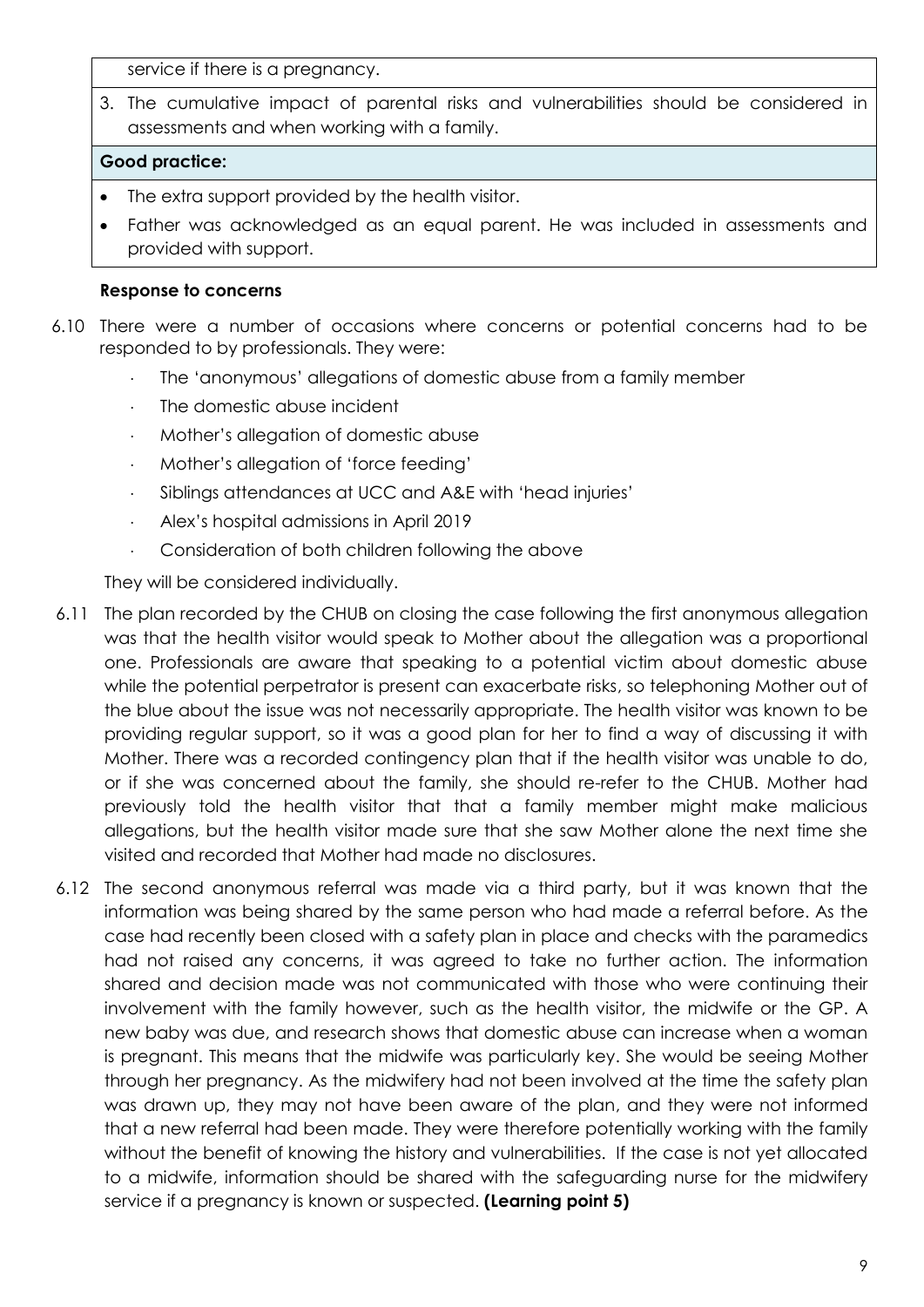- 6.13 During the domestic incident response in June 2018, a DASH<sup>17</sup> Risk Assessment was completed by the attending police officer. The couple were categorised as Medium Risk by the officer and this was agreed by the supervisor. Medium risk is where *'there are identifiable indicators of risk of serious harm. The offender has the potential to cause serious harm but is unlikely to do so unless there is a change in circumstances, for example, loss of accommodation, relationship breakdown, drug or alcohol misuse.*' This appears to be an appropriate grading. Mother told the officer about historic previous violence from Father to her, which involved him pushing her. This is the first indication she had given any professional of any physical abuse in the relationship. The officer was also aware that Mother was pregnant.
- 6.14 In the meantime, Mother had attended hospital with unrelated abdominal pains the day after the incident. The hospital made a SAFER referral as they were aware there had been a domestic abuse incident. However, the midwife was not informed of this attendance despite the hospital 'attendance in pregnancy pathway' stating they should be. This means the midwife (or safeguarding nurse for the service if the case had not yet been allocated) was not made aware of the incident. No referral outcome was shared with the hospital and the hospital staff did not follow the referral up, despite the safeguarding children policy stating that referrals should be followed up by the hospital within 48 hours.
- 6.15 A strategy meeting was held which led to a S47 enquiry. After the enquiries were completed within child protection procedures and it was agreed the case did not meet the threshold for a child protection conference, Sibling became subject of a child in need single assessment, to be completed by the social worker, which was appropriate. Both parents were engaging, and a number of positive and protective factors were identified. When the assessment was completed, which included a signs of safety 'safety plan' <sup>18</sup> devised with the parents and the paternal grandparents. There was a recommendation that on-going support be provided to the family with Sibling as a Child in Need, but the family did not believe they needed this, and consent is required. The health visitor was involved in the signs of safety meeting. The GP records for Sibling and both parents had details of the domestic abuse incident and response. This is good practice. The absence of information sharing with the midwifery service was a gap however.
- 6.16 Despite sharing that Father had been physically abusive on two occasions when he pushed and kicked her, Mother stated during the social work assessment that she was happy in the relationship and that Father was a good partner and parent. Father showed a degree of insight into his need to manage his emotions and agreed to get support. Mother had told the social worker that Father struggled when feeding Sibling and that he had 'force fed' the baby. It was known that Sibling had intolerance to cow's milk and feeding issues following their birth. Clarification was sought by the social worker completing the section 47 enquiry and single assessment. Father denied force feeding Sibling, and Mother said she meant that Father had tried to get the child to eat by placing the food against the baby's mouth. The social worker undertook a clear interview with Mother and made sure she described exactly what had happened. They concluded that that there wasn't any undue force used, and there was no visible injury. Taking into consideration Sibling's reflux and milk allergy it was recommended that the health visitor should provide advice and guidance with feeding, which she did.

 $\overline{a}$ 

<sup>17</sup> Domestic Abuse, Stalking and Harassment and Honour-based violence risk identification, assessment and management model.

<sup>18</sup> Using the Signs of Safety model of intervention.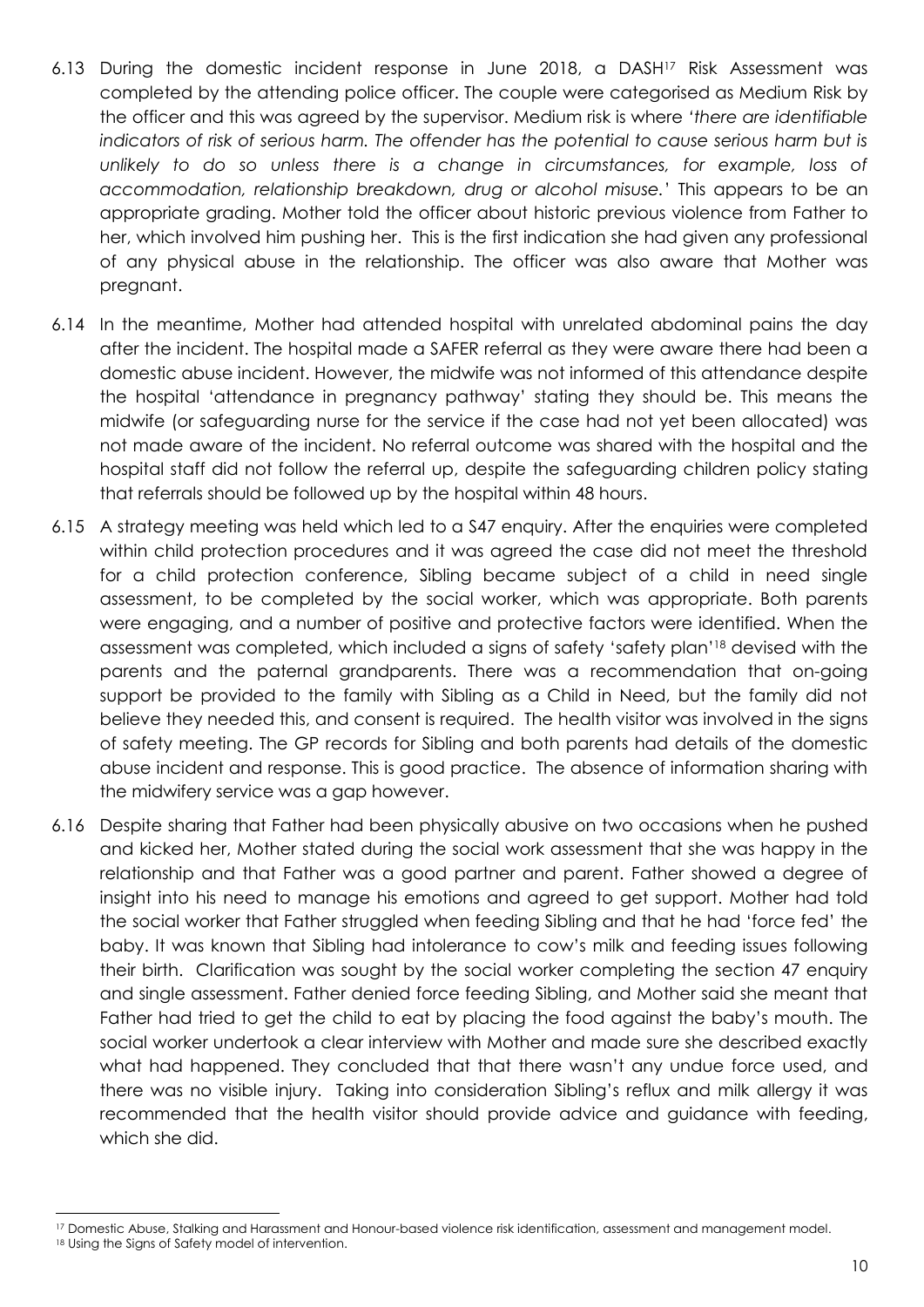- 6.17 The parents were regular attendees at the UCC based at their local hospital and at A&E. The review was told that families living in the locality have a tendency to use the UCC at the local hospital as an alternative to accessing primary health care at the GP surgery. This is likely to be attributable to the close geographical location between where the family lived, and the UCC and A&E (which is in the same location). On five of the occasions in fairly close succession Sibling had recorded injuries to the head, for example a red mark to the top lip on one occasion and an abrasion to the forehead on another. The review considered these a high number of injuries in a child who is not walking. Each injury or reported incident was considered and the explanations were thought acceptable.
- 6.18 The first presentation resulted in the appropriate consideration of whether the injury was non-accidental and whether the Bruising in Immobile Baby Procedure<sup>19</sup> should be followed. As Sibling was said to be rolling over and therefore considered mobile, the 'injury' was not significant, and the nature of the injury was consistent with the reported mechanism<sup>20</sup> use of the procedure was not required.
- 6.19 The review has found that while none of the injuries appear to be suspicious, ACHILD<sup>21</sup> was not completed following all of the presentations and therefore there was no opportunity for them to be considered for any pattern. To enable the 0-19 service to consider cumulative concerns, they have an existing significant events process that should have flagged Sibling's attendance to A&E and UCC, therefore leading to a risk assessment and informal supervision to consider possible safeguarding concerns. Single agency learning and a recommendation has been made in relation to this. **(Learning point 3)**
- 6.20 When the second of Sibling's recorded head injuries was seen at A&E, the case was open to the social worker following the domestic abuse incident. No details of the attendance were passed to the Social Worker, who was told about the attendance by the parents during a subsequent home visit. They told the social worker they had been told that there was nothing to worry about, so no checks were undertaken by them. There is no system in place in A&E or the UCC that will flag or provide alerts if children have a child in need plan or are open to children's social care. Hospital staff are reliant on parents to inform staff that they have a social worker involved. Completing ACHILD would provide a prompt for practitioners to enquire if there is social care involvement. The review was told that if A&E staff become aware that there is social care involvement then a 'sharing of information' form is usually completed. The child's GP and the 0-19 services are notified of all attendances and receive a discharge letter after each attendance, but this did not result in a consideration of the wider picture for Sibling, despite there being a new baby on the way. According to the health visitor this is because at the time any notifications on children not receiving a targeted service were scanned onto the child's record by an administrator and are not always brought to the attention of the health visitor. There was previously a 'significant events pathway' that flagged on the system if there were over 3 attendances in a short period of time. The system became overwhelmed however because of the number of attendances at UCC particularly, so this no longer happens. This does create risk in the system as important information can be missed by those working with children and families.

 $\overline{a}$ 

<sup>19</sup> The procedure states '*Any injuries are unusual in this age group, unless accompanied by a full consistent explanation'*. <sup>20</sup> The Tees 'Immobile Baby Procedure' clearly defines what would class as immobile.

<https://www.teescpp.org.uk/specific-issues-that-affect-children/bruising-on-non-mobile-babies/>

<sup>21</sup> A&E screening tool to identify potential safeguarding concerns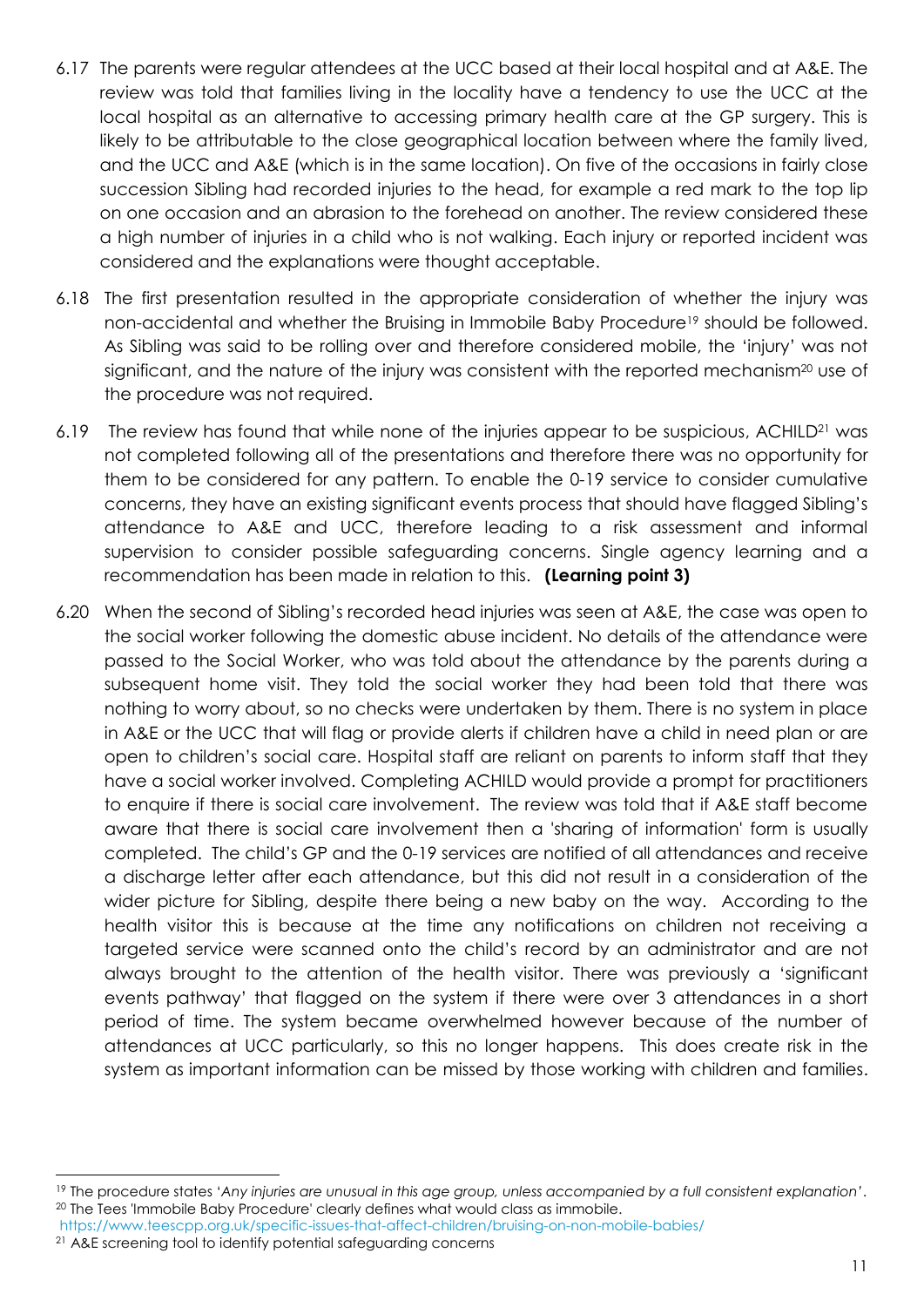The relevant health service was asked to consider this dilemma and they have made an additional single agency recommendation<sup>22</sup>.

- 6.21 When there are a number of issues over time it is important to a child to consider whether there is a safeguarding issue emerging, for example rough handling or lack of supervision. While none of the injuries in themselves were likely to have met the threshold for a child protection intervention<sup>23</sup>, consideration of the wider picture would have been helpful, along with looking at the incidents together to consider if there were cumulative concerns. This will not always be possible in an acute setting, so there is the need to ensure that those in community health services are aware of the attendances. **(Learning Point 4)**
- 6.22 The parents in this case are likable and plausible. They come across as open and honest and they have a loving relationship with each other and with the children. Regardless of what is being seen, professionals need to ensure they triangulate what parents are saying by establishing the facts, gathering evidence, and communicating well with all involved. There is a need for all professionals to have a conscious and healthy scepticism $^{24}$ . While there were examples of good information sharing in this case, there were also areas where this could be improved and where there could have been clarification or checks. It is important that professionals share information and communicate to ensure that they do not solely rely on parental self-report. **(Learning point 1)** If information is not shared, professionals need to question this and challenge each other. It is recognised that there are a number of barriers such as time, staffing, and navigating data systems. **(Learning Point 8)**
- 6.23 The GP was not spoken to during the S47 investigation following the domestic abuse incident, despite Mother and Father having lived elsewhere and the GP records being the only likely place where relevant background information was available. GPs should always be consulted to inform a strategy discussion and subsequent investigation/assessment. **(Learning point 6)**
- 6.24 When Alex was seen in hospital on 2 April 2019 systems were checked and there were no alerts on the health care records. Sibling's records were not checked, as it is not practical to do this in all cases when a baby is admitted. It is clear however that even if those making decisions about Alex on the first presentation had information about the domestic abuse (and potentially about Sibling's repeat presentations with head injuries), it is unlikely that a different decision would have been made regarding the discharge of Alex after an appropriate period of observation.
- 6.25 Alex was very unwell on the second presentation and appropriate medical interventions took place. Following the results of the CT scan and the acknowledgement of the possibility of the issues being due to a non-accidental injury, there was a timely safeguarding response. Sibling was considered and a proportional decision was made to leave them with local members of the family overnight. There followed a disagreement about when to undertake a medical on Sibling. The Social Care position was that until there was certainty about Alex's injuries being non-accidental there were no grounds to undertake a medical (and potentially a scan) on Sibling. However there is rarely complete certainty regarding a non-

<sup>-</sup><sup>22</sup> A related issue was that it took some time during the review to establish the number of attendances and this was largely due to the information systems used in A&E and the UCC. This is likely to have an impact on the ability of professionals to be able to look at cumulative concerns and patterns during and following a presentation.

<sup>&</sup>lt;sup>23</sup> It should be noted that all of the attendances were considered by a medical expert during the care proceedings and none were thought to be non-accidental injuries.

<sup>24</sup> Lord Laming. The Victoria Climbie Inquiry. (2003)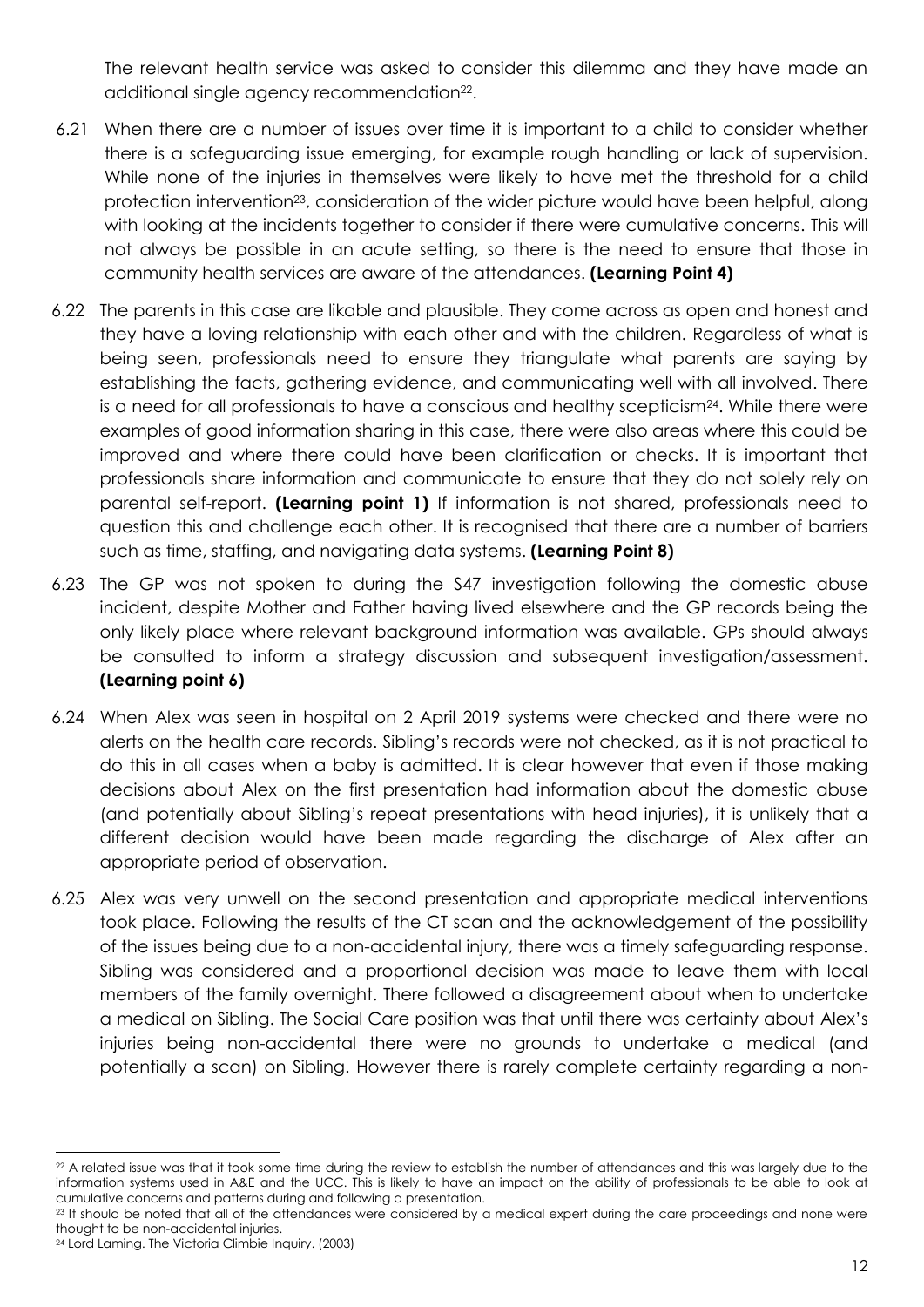accidental injury. As stated by Munro in 2010<sup>25</sup> , "uncertainty pervades the work of child protection."

- 6.26 While there were no concerns for Sibling's health at the time, it was important to the investigation and their well-being to see if Sibling had any injuries. CSC had ensured Sibling's protection by agreeing that they should not remain with family members beyond the first night. They then completed the required checks of the alternative family members who took on care and supervised contact with the parents. In regard to the medical there was some confusion about what was being requested. The Social Care team believed that an 'intrusive' skeletal survey was being requested rather than a 'non-intrusive' child protection medical. The exact nature of the expected medical should have been clarified at the time and agreement reached to avoid the delay. **(Learning point 7)**
- 6.27 Alex was appropriately safeguarded when they were well enough to leave hospital.

#### **Learning:**

- 6. The cumulative impact of any incidents or concerns should be considered. This requires information sharing and peer discussion, effective systems for reviewing any notifications, and reflective supervision.
- 7. At the point of closure information should be shared with those continuing to work with the family. Including midwives, if there is a pregnancy. Any new information that emerges, including further anonymous allegations, should also be shared.
- 8. GP information should be considered as part of a strategy discussion and additional information sought as part of the assessment.
- 9. Strategy discussions should always include consideration of whether siblings require a Child Protection Medical as per the the Tees Child Protection Medical Procedure.
- 10. Professionals should always be alert to whether assumptions are being made about a family and whether any professional disagreements need resolving formally.

#### **Good practice:**

 $\overline{a}$ 

- Well considered and timely responses from the CHUB
- The referral from A&E when Mother attended following the domestic abuse incident
- The care of Alex during their admissions to the local hospital were timely and responsive, and the Consultant Paediatrician sought advice from the Named Doctor for Safeguarding
- Good communication between agencies and across borders in key episode 5
- Contact between Alex and the parents was sensitively supervised in hospital
- Open access was given to the paediatric ward for 24 hours, so that the baby did not need to return to A&E if there were further concerns
- Checks were undertaken with another local authority out of hours
- Good attendance at strategy meetings
- Thresholds are well understood and upheld
- There has been a high degree of cooperation and engagement from agencies with the review process, which has been important in identifying the learning

<sup>25</sup> The Munro Review of Child Protection – Part One: A Systems Analysis; Department of Education 2010